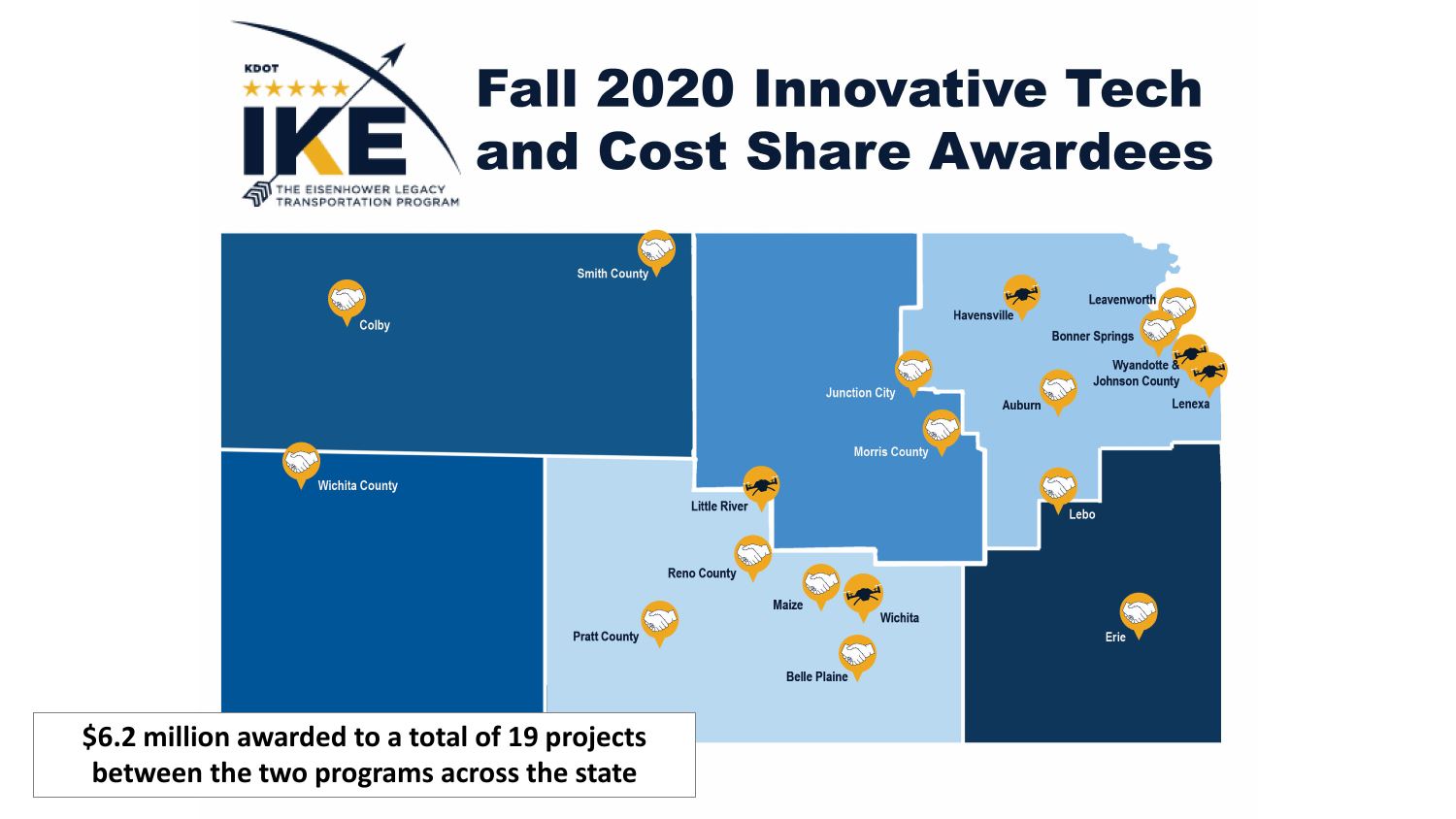## **COST SHARE** ansas **PROGRAM**

## **Fall 2020 Cost Share Program Awardees**

- **14th Street Widening, Overlay & Sidewalk Improvements -**City of Auburn
- **Downtown Improvement Project -** City of Bonner Springs
- **158th Street Roadway Safety Improvement Project**
	- Leavenworth County
- **Ash and Eisenhower Intersection Reconstruction**
	- City of Junction City
- **Superstructure replacement Bridge over Laird's Creek** – Morris County
- **Nutrien Ag Rail Project** – City of Colby
- **Smith County Road P Resurfacing**  – Smith County
- **Shared Use Path from Downtown to Business Park** – City of Lebo
- **4th Street Improvement Project** – City of Erie
- **NE 20th Avenue Pavement Construction** – Pratt County
- **Arlington Road Bridge Replacement** – Reno County
- **Maize Road Pedestrian Crossing near Academy Ave** – City of Maize
- **Quiet Zone** – City of Belle Plaine
- **Selkirk Bridge Improvement** – Wichita County